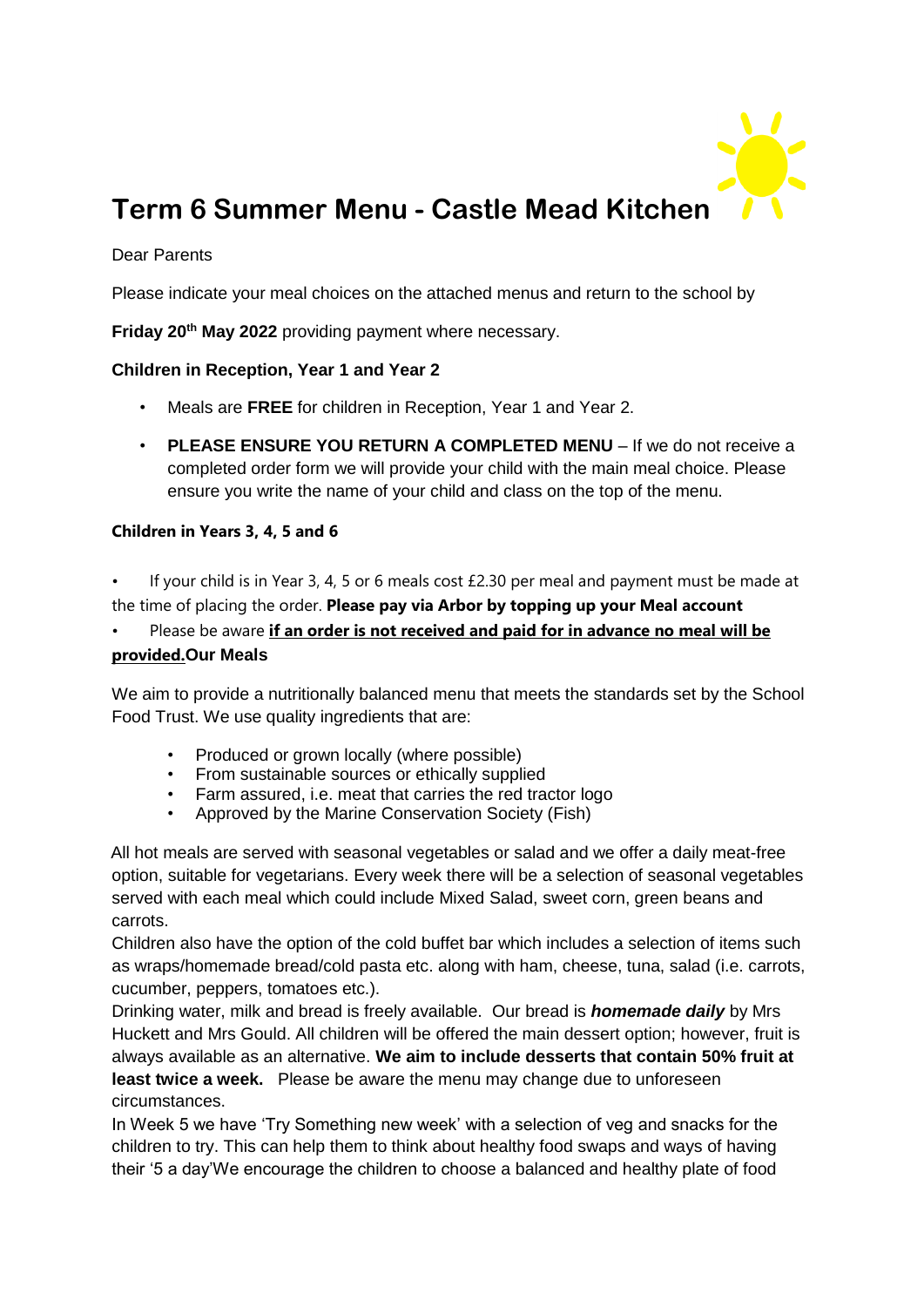using the NHS Eatwell Plate – you can find out more about this at <http://www.nhs.uk/Livewell/Goodfood/Pages/the-eatwell-guide.aspx>

If you have any special dietary needs please contact the school office to discuss your menu options. Our Food Allergen Advice Note is available from the school office and on our website.

### *The Castle Mead Academy Kitchen*

| CHILD'S NAME:<br><b>CLASS:</b> |  |
|--------------------------------|--|
|--------------------------------|--|

**\*\* Dairy free pizza available – please indicate on your form if you require this option.**

| <b>Dietary Requirements*: Allergies</b>                                                      |             |                     |             |  |  |  |  |
|----------------------------------------------------------------------------------------------|-------------|---------------------|-------------|--|--|--|--|
| <b>Gluten Free</b><br><b>Nut Free</b>                                                        | □<br>□<br>□ | Dairy Free<br>Other | П<br>□<br>□ |  |  |  |  |
|                                                                                              | □           |                     | □           |  |  |  |  |
| <b>Dietary restrictions/Choices:</b><br>Vegetarian<br>Vegan<br><b>Halal</b><br><b>Kosher</b> |             |                     |             |  |  |  |  |

**\*Dietary Requirements must be supported by a medical document. Please keep us updated with any changes.** 

## **PLEASE TICK YOUR CHOICE OF MAIN COURSE OR COLD OPTION EACH DAY ONE OF OUR MAIN COURSES IS ALWAYS A NON MEAT OPTION**

| <b>WEEK1</b>                           | <b>MONDAY</b><br>6/6/22 | <b>TUESDAY</b><br>7/6/22                   |  | <b>WEDNESDAY</b><br>8/6/22                   | <b>THURSDAY</b><br>9/6/22          | <b>FRIDAY</b><br>10/6/22                                  |  |
|----------------------------------------|-------------------------|--------------------------------------------|--|----------------------------------------------|------------------------------------|-----------------------------------------------------------|--|
| <b>MAIN</b><br><b>COURSE</b>           | <b>TD DAY</b>           | Hidden<br>vegetable<br>Pasta<br>GF         |  | Homemade<br>Cheese and<br>Tomato pizza<br>GF | Macaroni and<br>ham Cheese<br>Bake | MSC Fish<br>Fingers with<br>Oven Chips                    |  |
| <b>MAIN COURSE</b><br><b>MEAT FREE</b> | <b>TD DAY</b>           | Jacket Potato<br>with Baked<br>Beans<br>GF |  | Lentil Burger<br>in a Bun<br>with Salad      | Ratatouille<br>with Pasta<br>GF    | Vegetable and<br>Bean<br>Enchillada<br>With Brown<br>Rice |  |
| <b>COLD OPTION</b>                     |                         | <b>Buffet Bar</b>                          |  | Buffet bar                                   | <b>Buffet Bar</b>                  | <b>Buffet Bar</b>                                         |  |
| <b>DESSERT</b>                         |                         | Banana cake                                |  | Various Ice Cream<br>GF                      | Shortbread                         | <b>Fruity Friday</b><br><b>Fruit Salad</b><br>GF          |  |
|                                        |                         |                                            |  |                                              | <b>TOTAL</b>                       | $\mathbf{f}$<br><u>and the state of the state</u>         |  |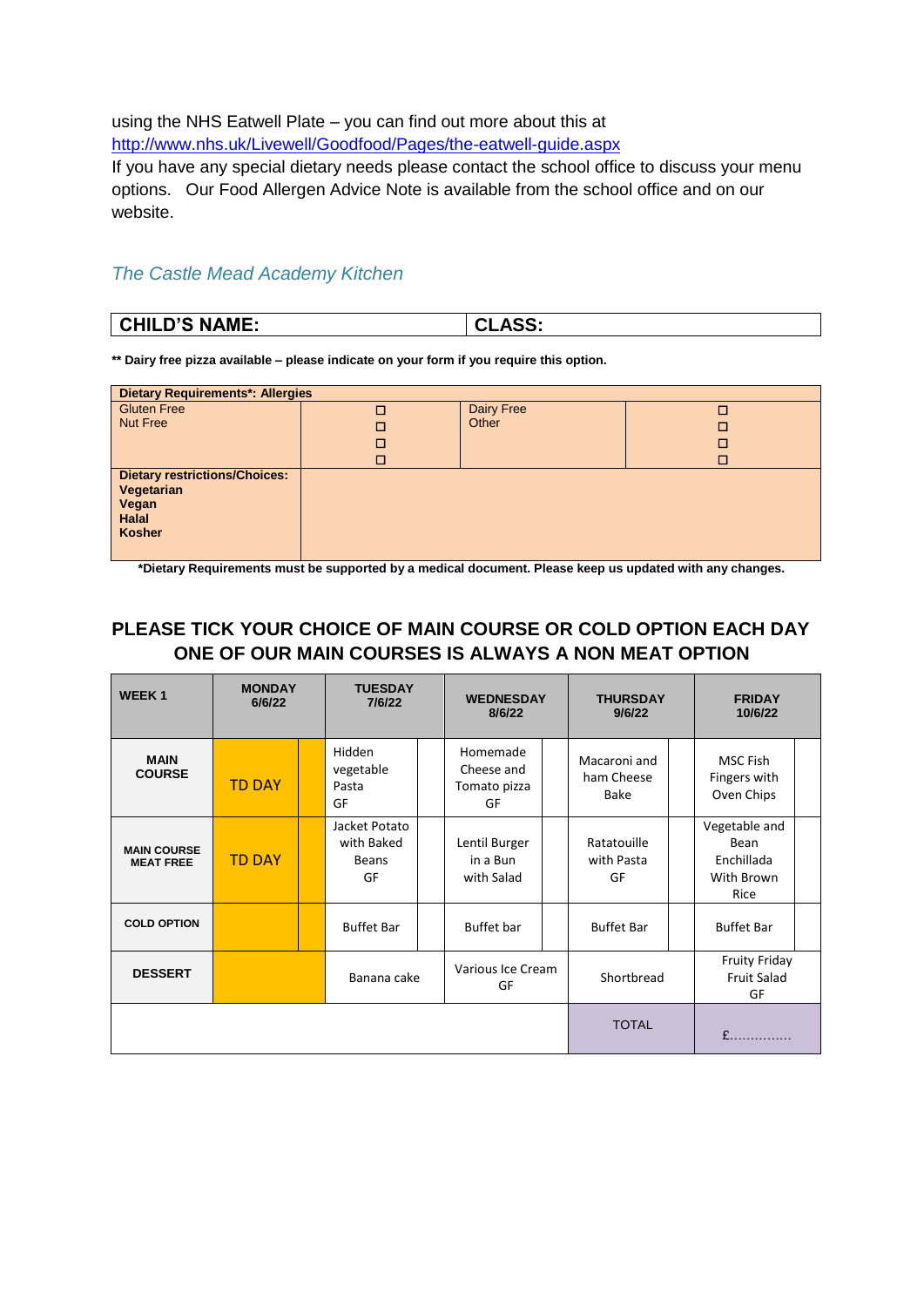| <b>WEEK2</b><br>Healthy<br><b>Eating Week</b> | <b>MONDAY</b><br>13/6/22                | <b>TUESDAY</b><br>14/6/22                     | <b>WEDNESDAY</b><br>15/6/22                           | <b>THURSDAY</b><br>16/6/22                          | <b>FRIDAY</b><br>17/6/22                         |
|-----------------------------------------------|-----------------------------------------|-----------------------------------------------|-------------------------------------------------------|-----------------------------------------------------|--------------------------------------------------|
| <b>MAIN COURSE</b>                            | Tomato and<br>basil Pasta<br>Bake<br>GF | <b>Beef</b><br>Lasagne<br>With salad          | Chicken<br>Paprika with<br><b>Brown Rice</b><br>GF    | Homemade<br>Cheese and<br><b>Tomato Pizza</b><br>GF | <b>Breaded fish</b><br>with Oven<br>Chips        |
| <b>MAIN COURSE</b><br><b>MEAT FREE</b>        | Spring<br>Vegetable<br>Risotto<br>GF    | Jacket<br>Potato with<br>Baked<br>Beans<br>GF | Homemade<br>Falafels with<br>Pitta Bread<br>and Salad | Bean Burger in<br>a Bun                             | Curried<br>Vegetable<br>Pasty                    |
| <b>COLD OPTION</b>                            | <b>Buffet Bar</b>                       | <b>Buffet Bar</b>                             | <b>Buffet Bar</b>                                     | <b>Buffet Bar</b>                                   | <b>Buffet Bar</b>                                |
| <b>DESSERT</b>                                | Lemon Sponge                            | Cinnamon roll<br>Cake                         | Melon Slice<br>GF                                     | Strawberries & Ice<br>Cream<br>GF                   | <b>Fruity Friday</b><br><b>Fruit Salad</b><br>GF |
|                                               |                                         | <b>TOTAL</b>                                  | $\mathbf{f}$ and $\mathbf{f}$                         |                                                     |                                                  |

| <b>WEEK3</b>                                     | <b>MONDAY</b><br>20/6/22            | <b>TUESDAY</b><br>21/6/22               | <b>WEDNESDAY</b><br>22/6/22                                | <b>THURSDAY</b><br>23/6/22                | <b>FRIDAY</b><br>24/6/22                            |
|--------------------------------------------------|-------------------------------------|-----------------------------------------|------------------------------------------------------------|-------------------------------------------|-----------------------------------------------------|
| <b>MAIN</b><br><b>COURSE</b>                     | Tuna Pasta<br>Bake<br>GF            | Mild Chicken<br>Curry and<br>Rice<br>GF | <b>Beef</b><br>Bolognese<br>with<br>wholewheat<br>Pasta GF | Pork sausage<br>With Mashed<br>Potato     | Homemade<br>Cheese and<br><b>Tomato Pizza</b><br>GF |
| <b>MAIN</b><br><b>COURSE</b><br><b>MEAT FREE</b> | Jacket<br>Potato and<br>Beans<br>GF | Vegetable<br>and Bean<br>Paella<br>GF   | Lentil<br>Bolognese<br>with<br>Wholewheat<br>Pasta GF      | Quorn<br>Sausage<br>With mashed<br>Potato | Tortilla rolled<br>omelette                         |
| <b>COLD OPTION</b>                               | <b>Buffet Bar</b>                   | <b>Buffet Bar</b>                       | <b>Buffet Bar</b>                                          | <b>Buffet</b> bar                         | Buffet bar                                          |
| <b>DESSERT</b>                                   | Blueberry<br>Sponge                 | Chocolate<br><b>Brownie</b>             | Fresh Fruit Salad<br>GF                                    | Apple Flapjack                            | Cinnamon<br>Shortbread                              |
|                                                  |                                     |                                         |                                                            | <b>TOTAL</b>                              |                                                     |

**\*\* Dairy free pizza available – please indicate on your form if you require this option**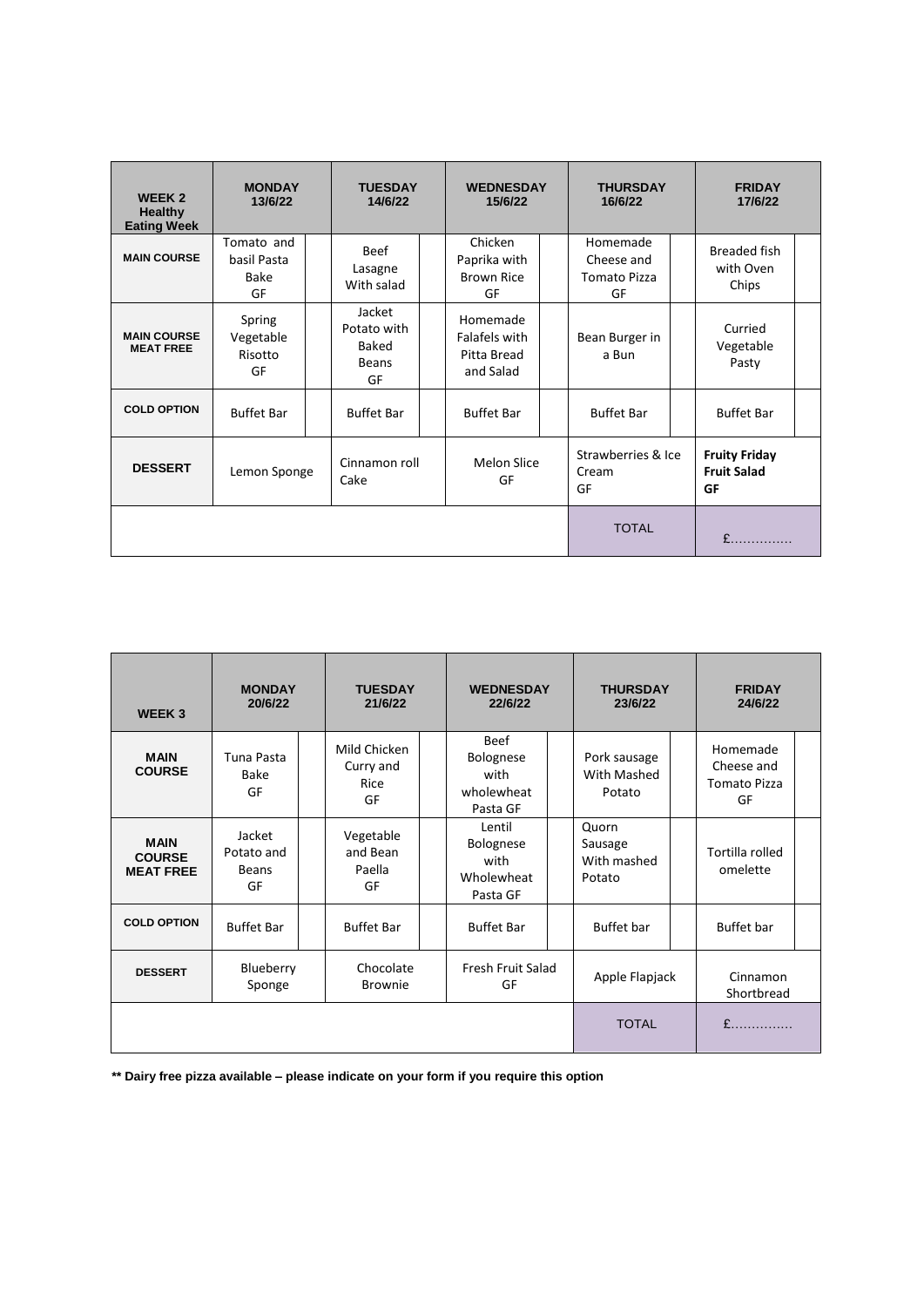| <b>WEEK4</b>                                               | <b>MONDAY</b><br>27/6/22                               | <b>TUESDAY</b><br>28/6/22                                         | <b>WEDNESDAY</b><br>29/6/22                         | <b>THURSDAY</b><br>30/6/22 | <b>FRIDAY</b><br>1/7/22                          |
|------------------------------------------------------------|--------------------------------------------------------|-------------------------------------------------------------------|-----------------------------------------------------|----------------------------|--------------------------------------------------|
| <b>MAIN</b><br><b>COURSE</b>                               | Hidden<br>Vegetable<br>Pasta<br>GF                     | Mild Beef<br>Chilli with<br>Rice<br>GF                            | Homemade<br>Cheese and<br><b>Tomato Pizza</b><br>GF | Macaroni and<br>Ham cheese | Msc Fish<br><b>Fingers</b><br>With Oven<br>Chips |
| <b>MAIN</b><br><b>COURSE</b><br><b>MEAT</b><br><b>FREE</b> | Whole<br>wheat<br>Cheese and<br>Spring onion<br>quiche | Jacket Potato<br>with Baked<br><b>Beans</b><br>GF                 | Lentil Burger<br>in a Bun with<br>Salad             | Ratatouille<br>Pasta<br>GF | Vegetable and<br>Bean<br>Enchillada              |
| <b>COLD</b><br><b>OPTION</b>                               | <b>Buffet</b> bar                                      | <b>Buffet</b> bar                                                 | <b>Buffet Bar</b>                                   | <b>Buffet Bar</b>          | <b>Buffet</b> bar                                |
| <b>DESSERT</b>                                             | Banana Cake                                            | Raspberry Bread<br>and Butter<br>Pudding<br>(SNAG GROUP FAVOURITE | Ice Cream<br>GF                                     | Chocolate<br>Shortbread    | <b>Fruit Salad</b><br>GF                         |
|                                                            | <b>TOTAL</b>                                           | $\mathbf{f}$ and $\mathbf{f}$                                     |                                                     |                            |                                                  |

| <b>WEEK5</b>                                     | <b>MONDAY</b><br>4/7/22                                   | <b>WEDNESDAY</b><br><b>TUESDAY</b><br><b>THURSDAY</b><br>5/7/22<br>7/7/22<br>6/7/22<br><b>SPORTS DAY</b><br><b>PICNIC</b> |                                                            | <b>FRIDAY</b><br>8/7/22                      |                                          |  |
|--------------------------------------------------|-----------------------------------------------------------|---------------------------------------------------------------------------------------------------------------------------|------------------------------------------------------------|----------------------------------------------|------------------------------------------|--|
| <b>MAIN</b><br><b>COURSE</b>                     | Tomato and<br>Mozzarella<br>Pasta Bake<br>GF              | Chicken<br>Paprika<br>with Rice<br>GF                                                                                     | Pork Sausage Hot<br>Dog<br>Vegetable sticks<br>GF          | Homemade<br>Cheese and<br>Tomato Pizza<br>GF | <b>Breaded</b><br>Fish and<br>Oven Chips |  |
| <b>MAIN</b><br><b>COURSE</b><br><b>MEAT FREE</b> | Spring<br>Vegetable<br>Risotto<br>GF                      | Jacket<br>Potato<br>with<br><b>Baked</b><br><b>Beans GF</b>                                                               | Quorn Sausage Hot<br><b>Dog</b><br><b>Vegetable Sticks</b> | Falafels with<br>Pitta Bread<br>and Salad    | Curried<br>Vegetable<br>Pasty            |  |
| <b>COLD</b><br><b>OPTION</b>                     | <b>Buffet Bar</b>                                         | <b>Buffet Bar</b>                                                                                                         | N/A                                                        | <b>Buffet</b> bar                            | <b>Buffet Bar</b>                        |  |
| <b>DESSERT</b>                                   | Lemon Sponge                                              | <b>Melon Slice</b><br>GF                                                                                                  | Shortbread                                                 | Flapjack                                     | Fresh Fruit<br>Salad<br>GF               |  |
|                                                  | $f$ <sub>1111</sub> , 11 <sub>11</sub> , 11 <sub>11</sub> |                                                                                                                           |                                                            |                                              |                                          |  |
|                                                  |                                                           |                                                                                                                           |                                                            |                                              |                                          |  |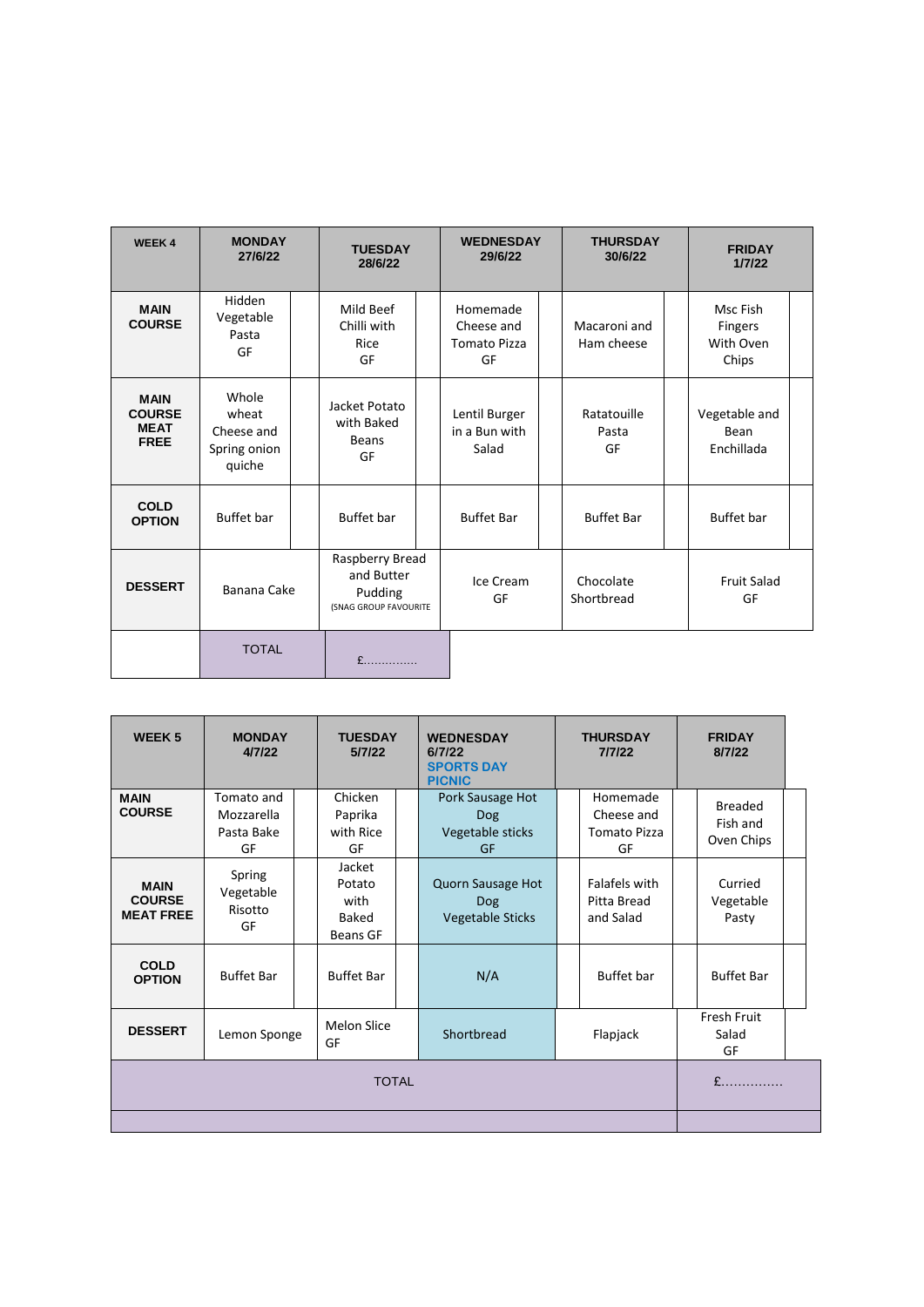| WEEK 6                                           | <b>MONDAY</b><br>11/7/22              | <b>TUESDAY</b><br>12/7/22                | <b>WEDNESDAY</b><br>13/7/22                                  | <b>THURSDAY</b><br>14/7/22           | <b>FRIDAY</b><br>15/7/22                            |
|--------------------------------------------------|---------------------------------------|------------------------------------------|--------------------------------------------------------------|--------------------------------------|-----------------------------------------------------|
| <b>MAIN</b><br><b>COURSE</b>                     | Tuna Pasta<br>Bake<br>GF              | Mild Chicken<br>Curry with<br>Rice<br>GF | Beef<br>Bolognese<br>With<br>Wholewheat<br>Pasta GF          | Pork Sausage<br>Mashed<br>Potato     | Homemade<br>Cheese and<br><b>Tomato Pizza</b><br>GF |
| <b>MAIN</b><br><b>COURSE</b><br><b>MEAT FREE</b> | Jacket<br>Potatoes<br>and Beans<br>GF | Vegetable<br>and Bean<br>Paella<br>GF    | Lentil<br><b>Bolognese</b><br>with<br>Wholewheat<br>Pasta GF | Quorn<br>Sausage<br>Mashed<br>Potato | Tortilla rolled<br>Omelette                         |
| <b>COLD OPTION</b>                               | <b>Buffet Bar</b>                     | <b>Buffet Bar</b>                        | <b>Buffet Bar</b>                                            | <b>Buffet Bar</b>                    | Buffet bar                                          |
| <b>DESSERT</b>                                   | <b>Blueberry Sponge</b>               | Chocolate<br><b>Brownie</b>              | Fresh Fruit Salad<br>GF                                      | Apple Flapjack                       | Stawberries and<br>Ice Cream<br>GF                  |
|                                                  |                                       |                                          |                                                              | <b>TOTAL</b>                         | $f$                                                 |

| <b>WEEK7</b>                                     | <b>MONDAY</b><br>18/7/22              | <b>TUESDAY</b><br>19/7/22                      |  | <b>WEDNESDAY</b><br>20/7/22                         |             | <b>THURSDAY</b><br>21/7/22       | <b>FRIDAY</b><br>22/7/22            |  |
|--------------------------------------------------|---------------------------------------|------------------------------------------------|--|-----------------------------------------------------|-------------|----------------------------------|-------------------------------------|--|
| <b>MAIN</b><br><b>COURSE</b>                     | Healthy<br>Vegetable<br>Pasta<br>GF   | Mild Beef<br>Chilli with<br>Rice<br>GF         |  | Homemade<br>Cheese and<br><b>Tomato Pizza</b><br>GF |             | Macaroni and<br>Ham Cheese       | Fish fingers<br>Oven chips          |  |
| <b>MAIN</b><br><b>COURSE</b><br><b>MEAT FREE</b> | Jacket<br>Potato with<br>Cheese<br>GF | Sweet<br>Potato<br>fritters with<br>Rice<br>GF |  | Lentil Burger<br>& Salad                            |             | Ratatouille<br>With pasta<br>GF  | Vegetable<br>and Bean<br>Enchillada |  |
| <b>COLD</b><br><b>OPTION</b>                     | <b>Buffet Bar</b>                     | <b>Buffet Bar</b>                              |  | <b>Buffet Bar</b>                                   |             | <b>Buffet Bar</b>                | <b>Buffet Bar</b>                   |  |
| <b>DESSERT</b>                                   | Banana Cake                           | Chocolate<br>Shortbread                        |  | Ice Cream<br>GF                                     |             | Polish Raspberry<br>Crumble Cake | <b>Fruit Salad</b><br>GF            |  |
|                                                  |                                       |                                                |  | <b>TOTAL</b>                                        | $f$ and $f$ |                                  |                                     |  |

|  | $\overline{ }$ | <u>.</u> |
|--|----------------|----------|
|--|----------------|----------|